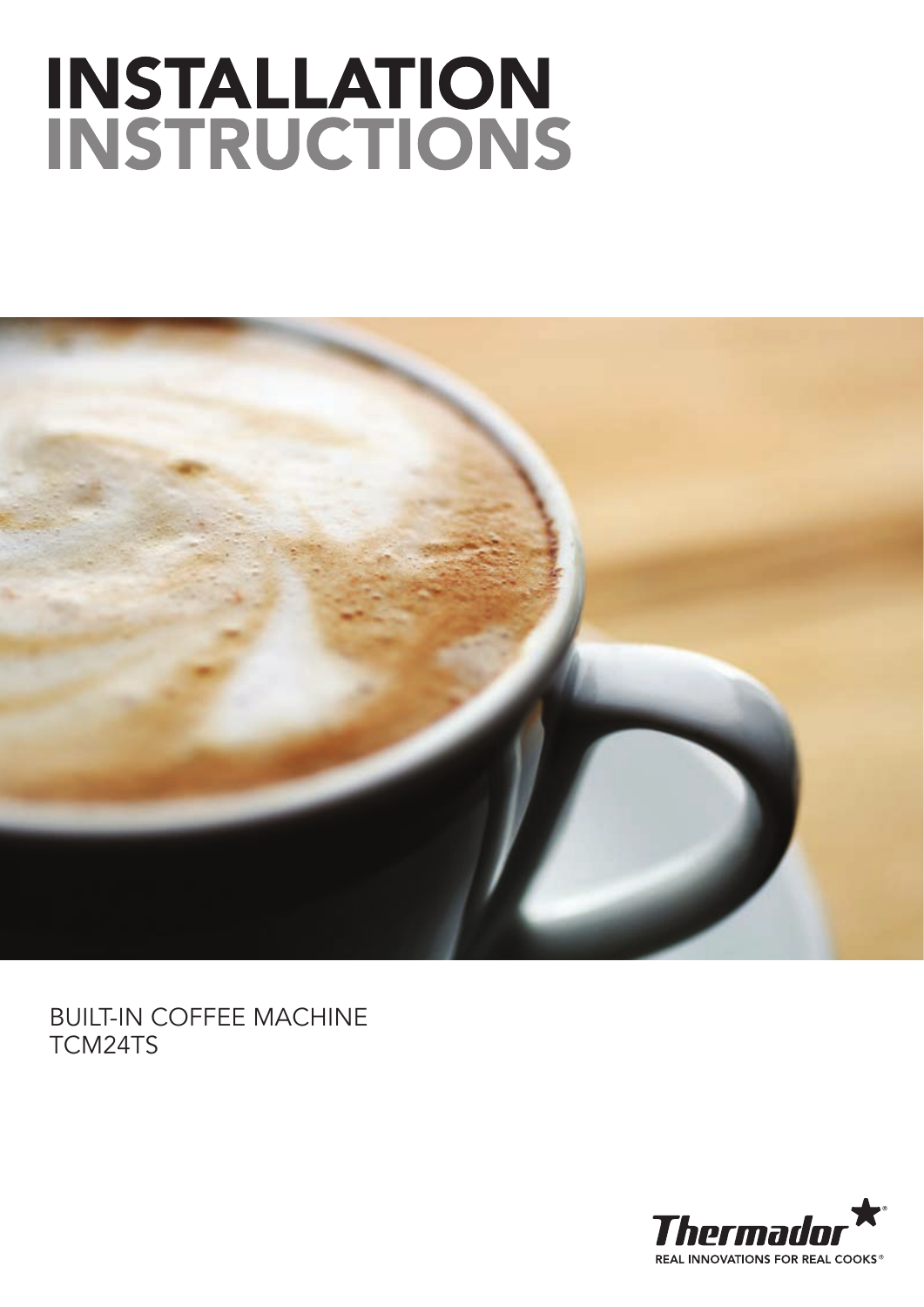#### Français  $f$ r

#### Español es



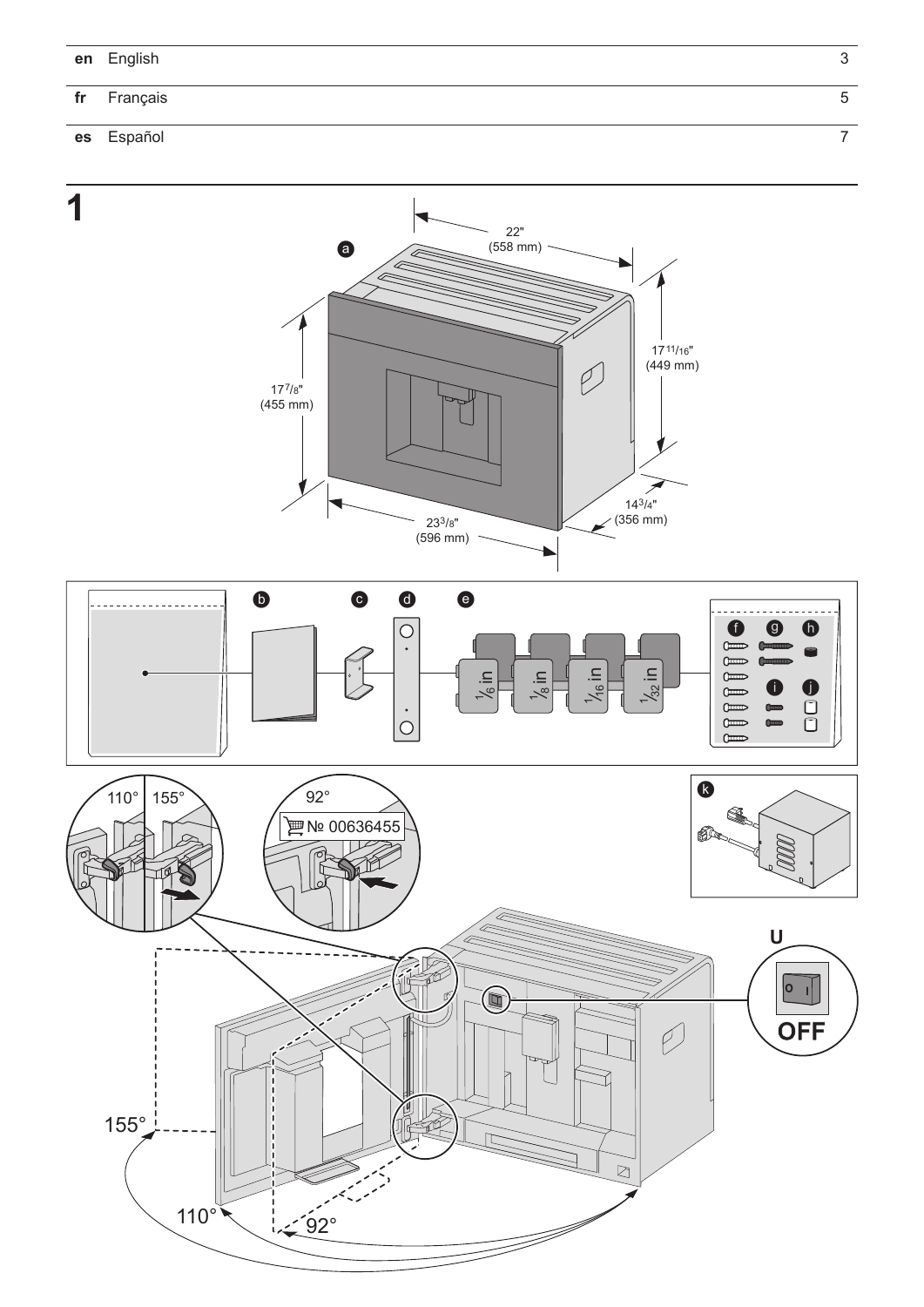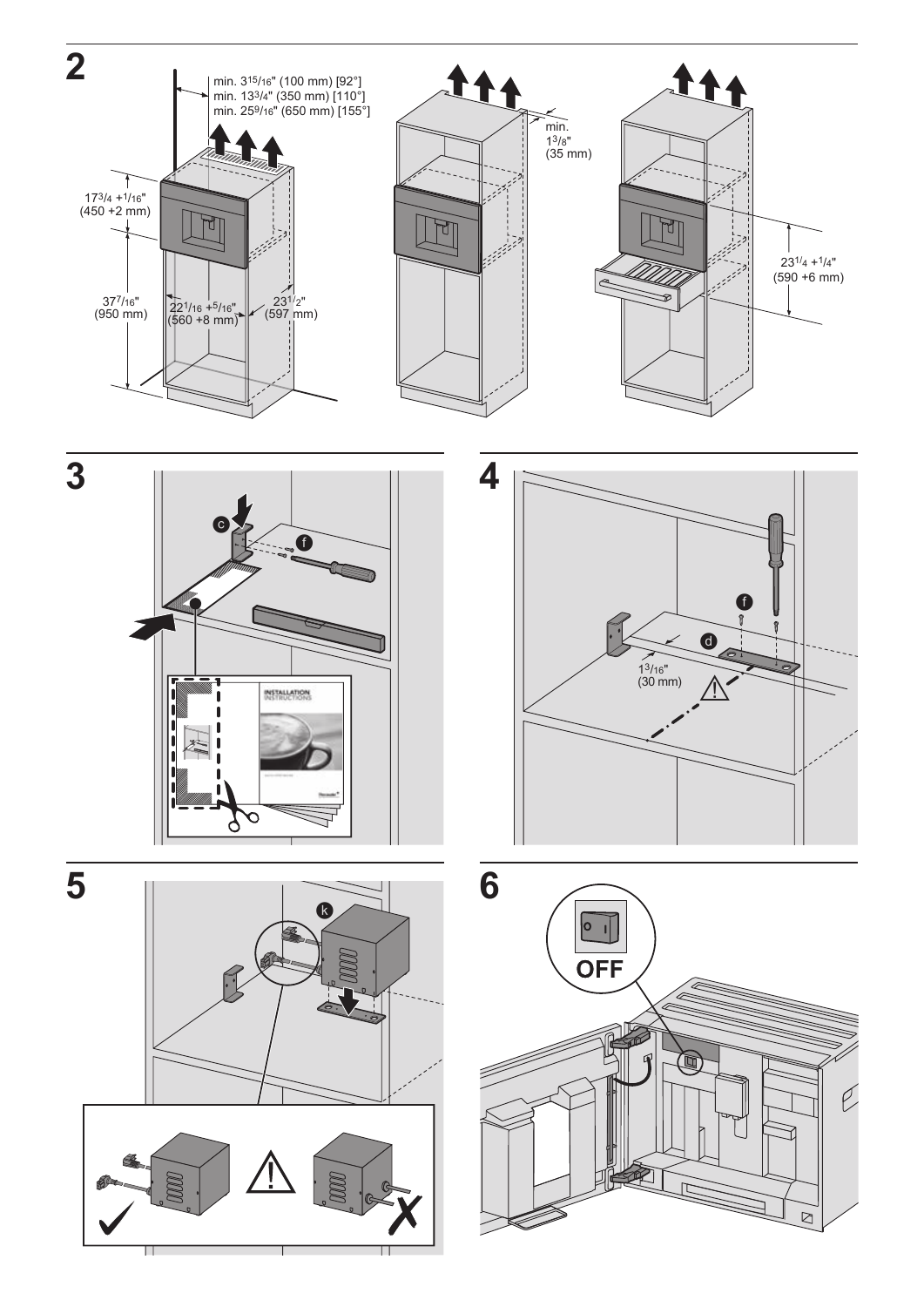



 $\overline{9}$ 



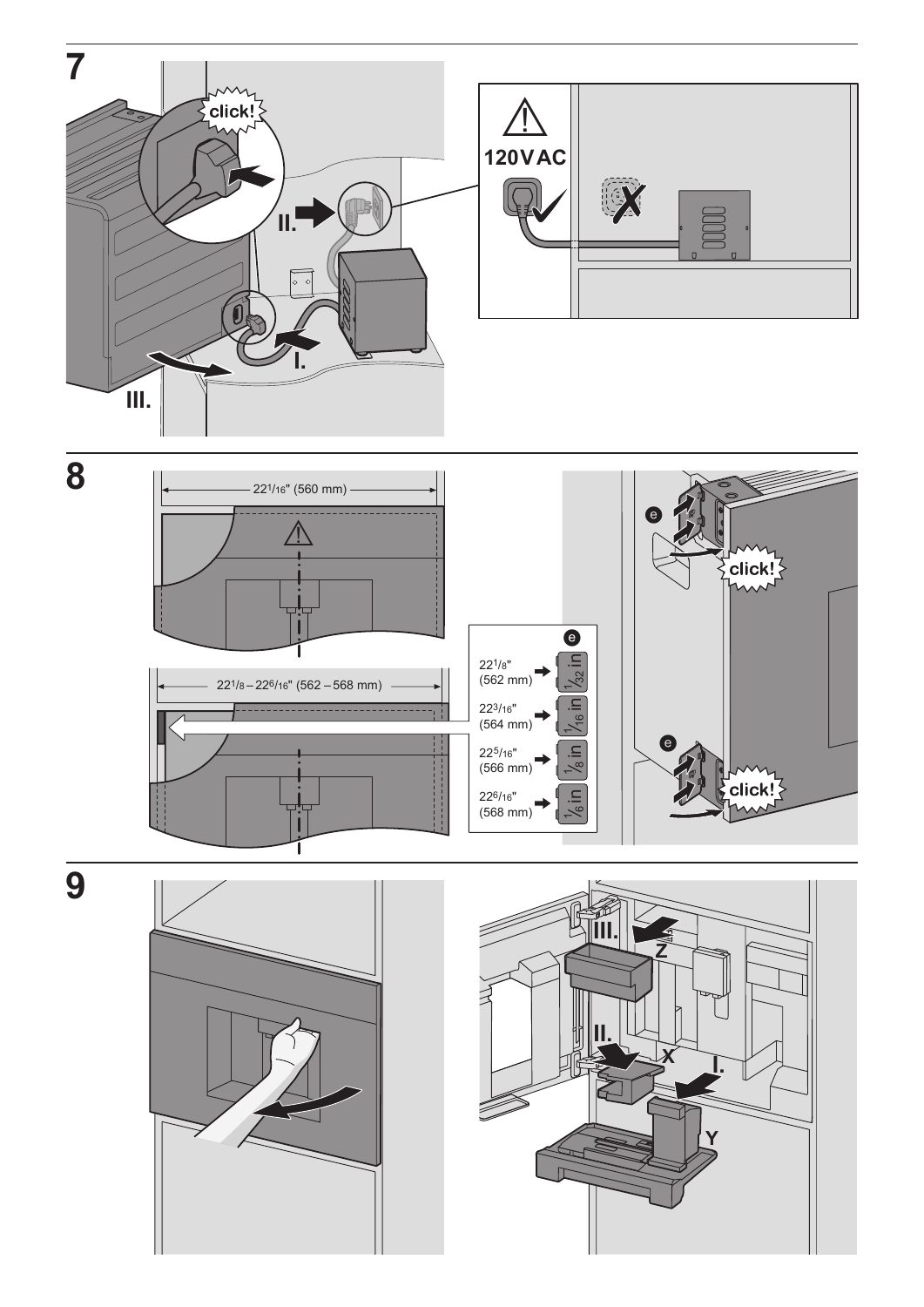







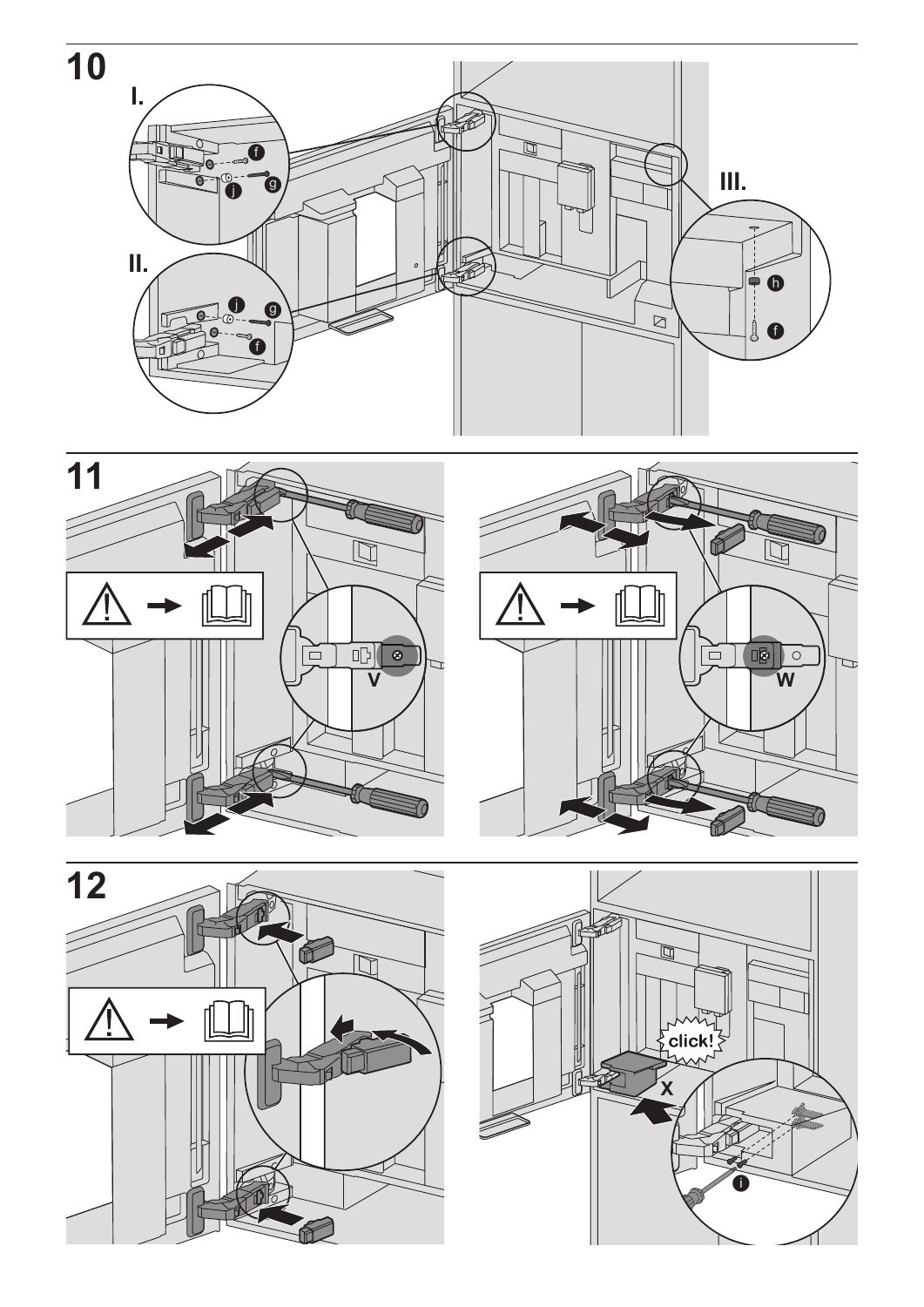

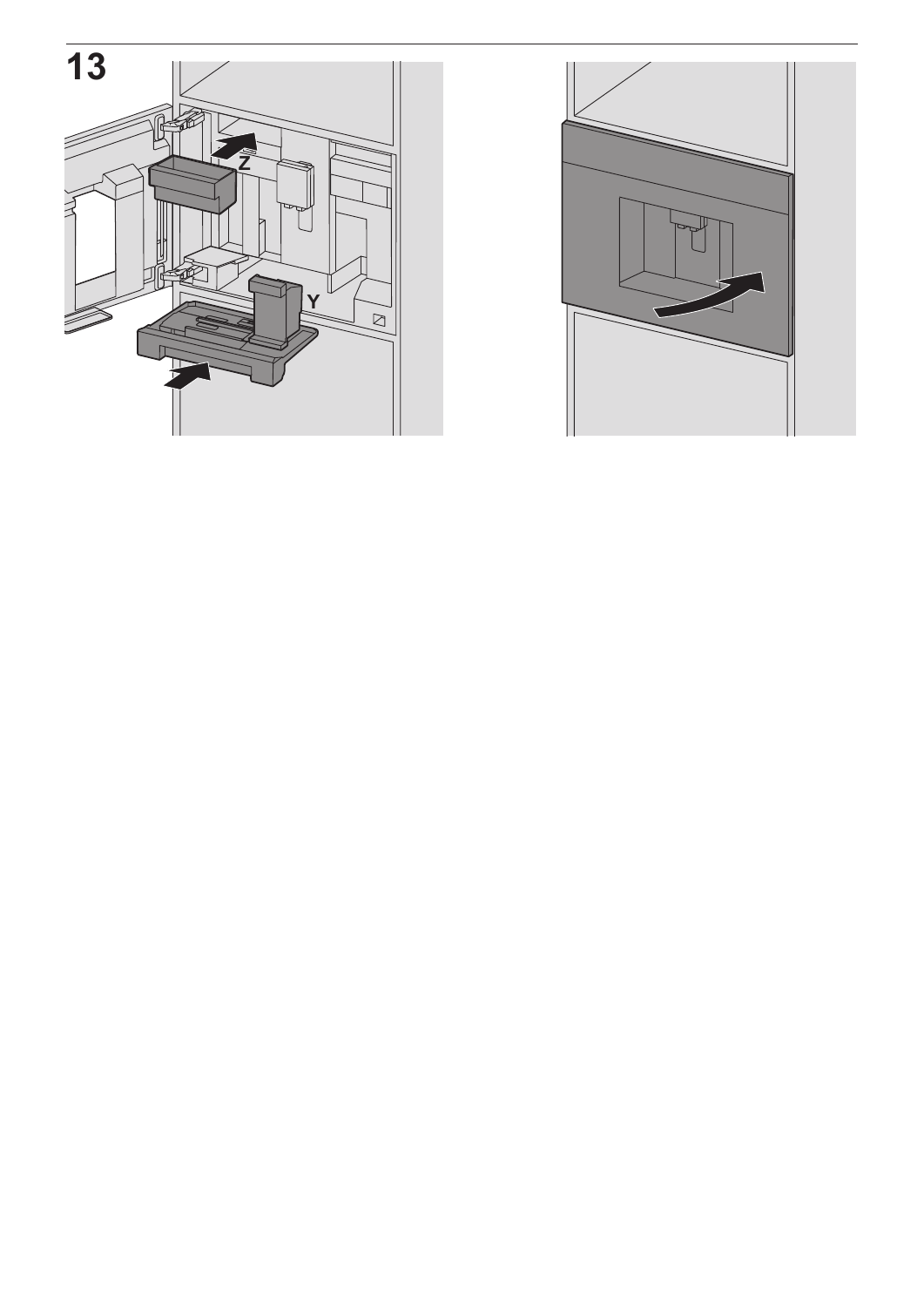## **WARNING**

This indicates that death or serious injuries may occur as a result of non-observance of this warning.

#### *NOTICE:*

This indicates that damage to the appliance or property may occur as a result of non-compliance with this advisory.

## **CAUTION**

This indicates that minor or moderate injuries may occur as a result of non-observance of this warning.

#### **Note:**

This alerts you to important information and/or tips.

## A**IMPORTANT SAFETY PRECAUTIONS READ AND SAVE THESE INSTRUCTIONS**

## $\overline{\mathbb{A}}$  WARNING

**When using electrical appliances, basic safety precautions should always be followed, including the following:**

- Please read and follow the operating instructions carefully and keep them for later reference.
- If the unit is transferred, please ensure that this manual is included.
- Please read and pay particular attention to the safety information in the instruction manual.

#### **STATE OF CALIFORNIA PROPOSITION 65 WARNING:**

## **WARNING**

Cancer and reproductive harm - **www.P65Warnings.ca.gov**

## **IMPORTANT!**

#### **This appliance is designed for domestic and not commercial use.**

Use indoors at room temperature only.

Do not use at more than 6560 feet / 2000 meters above sea level.

#### *NOTICE:*

Protect your Coffeemaker and hoses against freezing or it will be damaged. Supervise children to ensure that they do not play with the appliance.

## WARNING

#### **To reduce risk of fire and electric shock:**

#### **Installation**

- Do not mount any appliance with fixed water connection over the fully automatic coffee machine.
- Connect and operate the appliance only according to the rating plate specifications.
- Use appliance only with transformer which is identified as Type 8001010566.
- Do not connect the appliance to or operate it by means of a time switch or remote control socket.
- The unit must not be operated with an extension cord.
- Use the Coffeemaker only if power cord and appliance show no signs of damage.
- Should a problem occur, pull the plug and disconnect from the power immediately.
- Never immerse the appliance or power cable in water or any liquid.

#### **Grounding**

This appliance may only be connected to a power supply with 120 Volt AC via a correctly installed receptacle with ground.

## **WARNING**

#### **Repairs**

- To avoid potential hazards, repairs must only be carried out by authorized service personnel.
- If the power cord of this appliance is damaged, it must be replaced by a original replacement power cord, which can be purchased from our Customer Service Department.
- Only an appliance which has been correctly installed according to these installation instructions can be used safely.

#### **To reduce risk of fire and electric shock:**

- Do not use in the same cabinet with other appliances.
- Attach loose furniture to the wall with a conventional
- bracket. – Do not use directly above a drawer.
- Do not place any heating or cooking appliance beneath the appliance.
- Do not mount unit over or near any portion of a heating or cooking appliance.
- Do not mount over a sink.
- Do not store anything directly on top of the appliance surface when the appliance is in operation.

## $\wedge$  CAUTION

#### **To avoid the risk of suffocation:**

Do not allow children to play with packaging material. Store small parts safely as they can be a choke hazard.

#### **To avoid the risk of injury:**

Do not reach into the grinding unit. Be careful not to close the door on your fingers. This can result in injury.

#### **Unpacking and Moving the Coffeemaker**



The unit is heavy and should be handled accordingly. Proper safety equipment such as gloves and adequate manpower of at least two people must be used in moving the coffeemaker

to avoid injury and to avoid damage to the unit or the floor. Rings, watches, and any other loose items that may damage the unit or otherwise might become entangled with the unit should be removed.

Hidden surfaces may have sharp edges. Use caution when reaching behind or under appliance.

#### **To avoid the risk of effecting electronic implants: Hazard due to magnetism**

The appliance contains permanent magnets which may affect electronic implants, e.g. heart pacemakers or insulin pumps. Persons wearing electronic implants must maintain a minimum distance of 4″ (10 cm) from the appliance and from the following parts upon removal: milk container, milk system, water tank and brewing unit.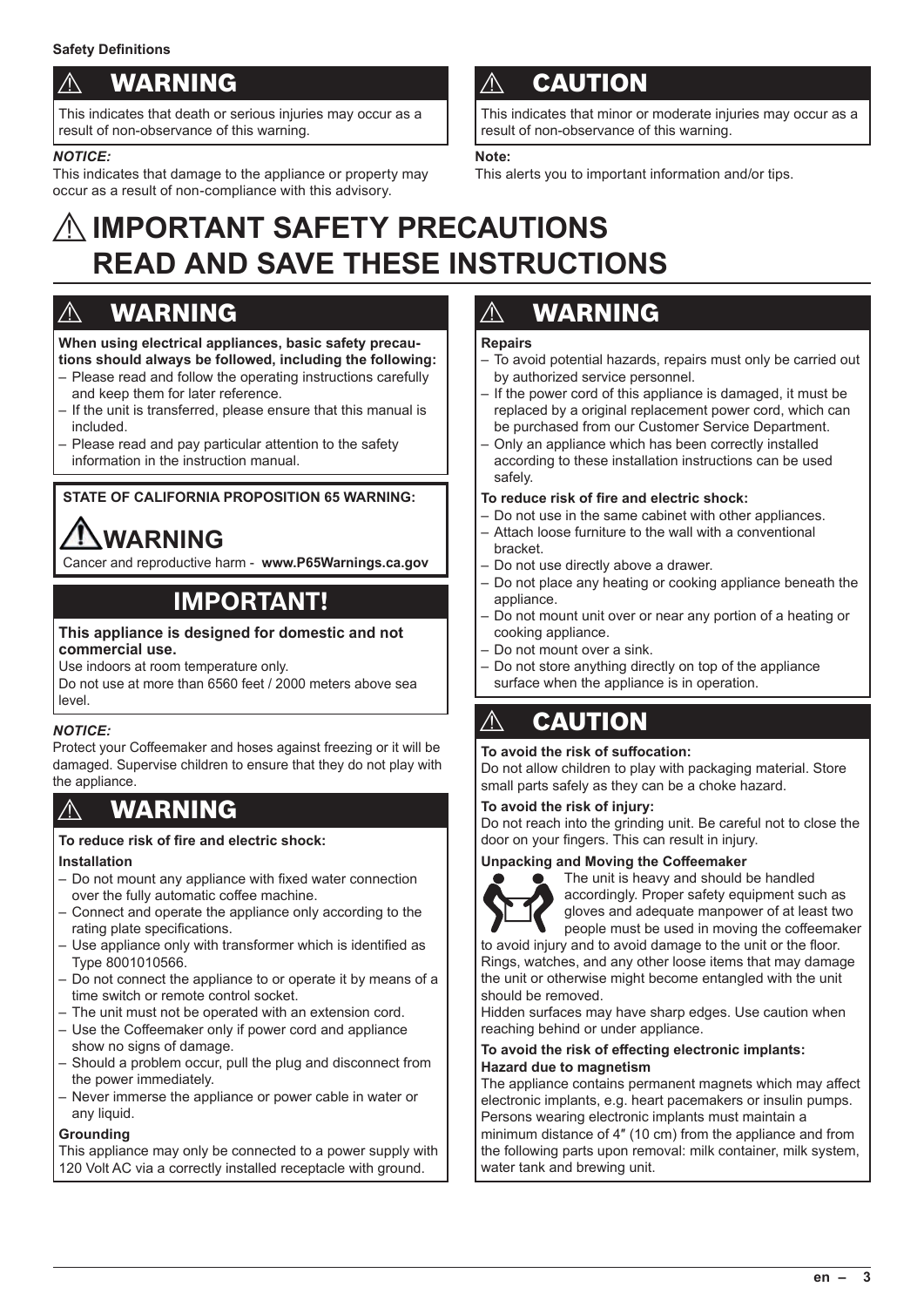### **Included in delivery**

- **a** Fully automatic coffee machine
- **b** Installation instructions
- **a** Assembly bracket
- **<sup>O</sup>** Transformer mount
- **e** Spacers
- **6** 7 fastening screws (silver)
- **g** 2 fastening screws (long/black)
- **6** 1 sleeve (black)
- **1** 2 fastening screws (short/black)
- $\bigcirc$  2 sleeves (white)
- **6** Transformer

## **Prepare built-in units**

**Important:** The power outlet must be located outside the built-in cut-out.

Make sure there is adequate aeration. To do this, remove the rear panel or cut out an opening of 19**11**⁄**16**″ x 15**<sup>3</sup>** ⁄**4**″ (500 x 400 mm). There must be a gap of at least 1**<sup>3</sup>** ⁄**8**″ (35 mm) between the wall and base of the unit or the rear panel of the unit situated above. The ventilation slots and intake openings must not be covered. Also follow the installation instructions for the appliance situated above or below. If installing the appliance above a warming drawer, the height of the recess must be 23**<sup>1</sup>** ⁄**4**″ (590 mm). If the appliance is installed directly under a décor panel, ensure that there is a ventilation slot of at least 31 square inches (200 cm**<sup>2</sup>** ). The ideal installation height for the fully automatic coffee machine, measured from the floor to the lower edge of the appliance, is 37**<sup>7</sup>** ⁄**16**″ (950 mm).

Protect your Coffeemaker against freezing or it will be damaged.

## $\wedge$  CAUTION

Installation must always be performed by 2 persons.

## **Installation preparation**

- **1** Unpack all the parts and check for any damage in transit. Do not operate a damaged appliance.
- **2** Take note of the installation dimensions of the particular model.

**Important:** Two openings angles can be selected for the door. Depending on the opening angle required, the mounting distance to the wall should be observed before installation.

- Opening angle approx. 110° (delivery status)
- = mounting distance to the wall at least 13**<sup>3</sup>** ⁄**4**″ (350 mm). Opening angle approx. 155°

= mounting distance to the wall at least 25**<sup>9</sup>** ⁄**16**″ (650 mm). For an opening angle of 155°, remove both the restrictors at the top and bottom of the hinge.

- **3** Remove the installation template on the back of the installation instructions. Place the installation template at the front edge of the unit and screw on the assembly bracket  $\bullet$ as shown with two fastening screws  $\bigodot$ . The assembly bracket must be positioned at the base of the unit and the wall such that no gap is present.
- **4** Fasten the the transformer mount **@** with two screws **@** in the middle.
- **5** Insert the transformer in the mount. The connections to both lines must point to the left.

**Note:** When positioning the transformer **C** and pushing in the appliance, do not trap the lines.

The transformer  $\bullet$  is not allowed to touch the appliance and the back wall of the cupboard.

- **6** Set the mains switch **U** to  $[O]$  on the appliance.
- **7** Securely insert the front line into the appliance (snaps into place). For this purpose, put the appliance to be plugged in just on to the edge of the unit. Plug the power cord into the socket. Plug transformer into dedicated receptacle in an accessible cabinet adjacent to the coffee maker (depends on the built-in situation). Do not plug into a receptacle behind the appliance.
- **8** Push the appliance into the unit until it clicks into place. Check that the appliance is in the middle. If necessary, align the appliance. To do so, pull the appliance out a little, remove the appropriate spacers  $\bullet$  and attach to the left side (top and bottom). Push the appliance into the unit until it clicks into place.
- **9** Take hold of the appliance door on the right next to the outlet and open. Remove the drip tray **Y**. Pull the cover **X** on the bottom left-hand side forwards and remove. Pull out the accessories drawer **Z** and put to one side.
- **10** First, screw on the appliance as shown using 2 of each of the fastening screws  $\bigcirc$  and  $\bigcirc$  as well as 2 sleeves  $\bigcirc$ . Then screw tight at the top right of the unit using 1 fastening screw  $\bullet$  and sleeve  $\bullet$ .

#### **11 Only for the expert**

In very few cases, the door of the fitted fully automatic machine can jam due to a warpage in the built-in units. The door can be adjusted. To do this adjust the hinges at the top and the bottom.

- **I.** Adjust the depth of the door by turning the screws **V**.
- **II.** Remove the hinge dampers at the top and bottom of the hinges. Turn the screws **W** to adjust the inclination and the horizontal position of the doors.
- **III.** Re-fit the hinge dampers.
- **12** Insert the cover **X** and fix with the two black fastening screws  $\bullet$ .
- **13** Replace the drip tray **Y** and accessories drawer **Z** and close the appliance door.

#### **Removal**

- Undo all screws.
- Slightly pull out the appliance.
- Remove the power cord from the socket.
- Disconnect the appliance from the transformer.
- Fully remove the appliance.

## **Technical specifications**

| Power connection<br>with transformer type 8001010566<br>(voltage – frequency) | 120 V AC $-60$ Hz                                                                    |
|-------------------------------------------------------------------------------|--------------------------------------------------------------------------------------|
| Power rating                                                                  | 1600 W                                                                               |
| Maximum static pump pressure                                                  | 19 bar                                                                               |
| Maximum water tank capacity<br>(without filter)                               | 81.15 oz (2.4 l)                                                                     |
| Maximum capacity of the<br>coffee bean container                              | 1 lb $(500 g)$                                                                       |
| Length of power cable<br>(Power socket – transformer)                         | 39''(1 m)                                                                            |
| Dimensions<br>(appliance without transformer)<br>$H \times B \times D$        | 17 $\frac{7}{8}$ " x 23 $\frac{3}{8}$ " x 14 $\frac{3}{4}$ "<br>(455 x 596 x 375 mm) |
| Weight, empty<br>(appliance without transformer)                              | 42-44 lb (19-20 kg)                                                                  |
| Dimensions (only transformer)<br>$H \times B \times D$                        | $8\frac{1}{4}$ x 6 $\frac{3}{4}$ x 6 $\frac{3}{4}$ "<br>(210 x 172 x 198 mm)         |
| Weight (only transformer)                                                     | 27.55 lb (12.5 kg)                                                                   |
| Type of grinding unit                                                         | Ceramic                                                                              |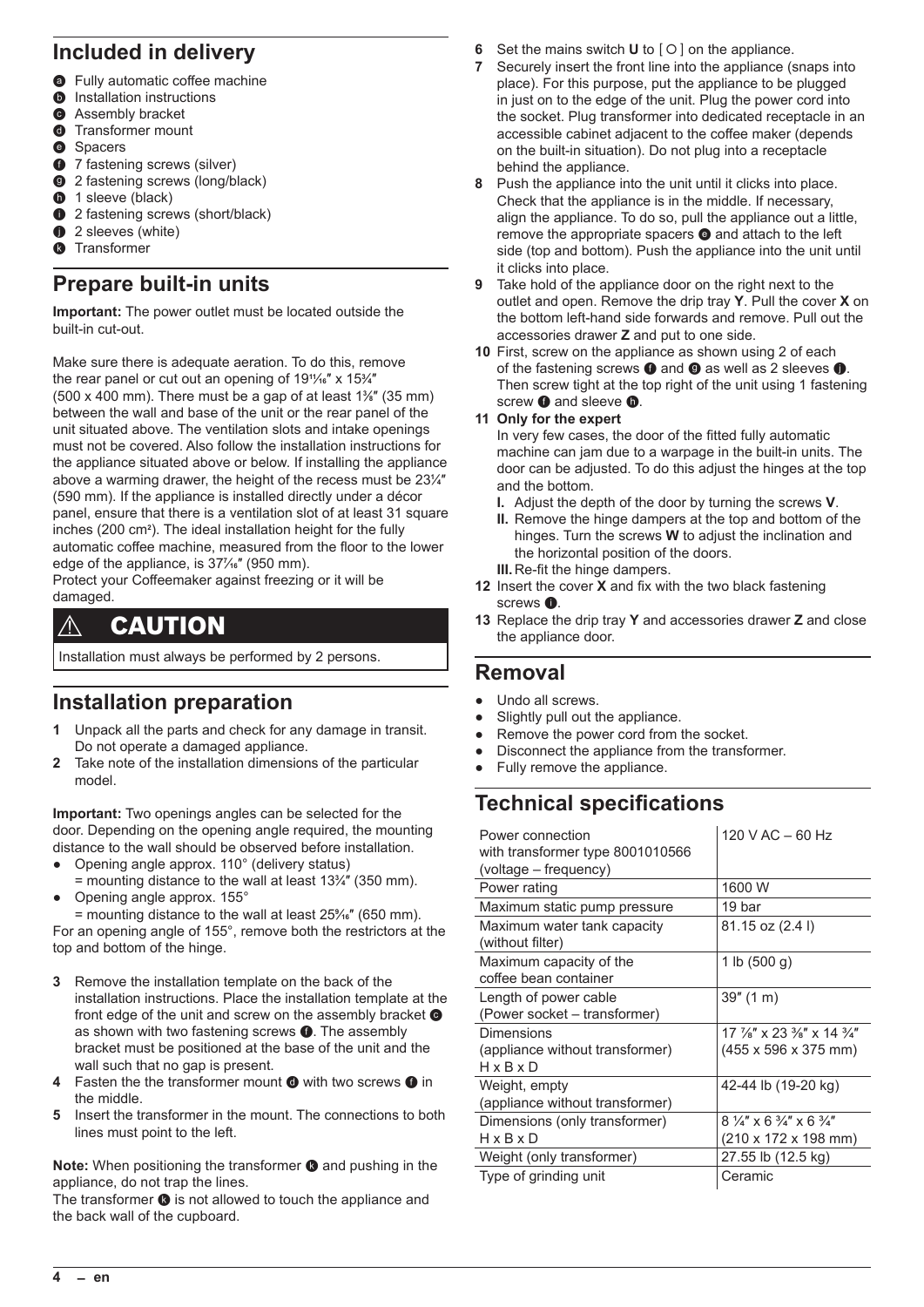## **AVERTISSEMENT**

Signale un risque de mort ou de blessure grave si l'avertissement n'est pas respecté.

#### *CONSIGNE:*

ceci indique un risque d'endommagement de l'appareil ou de biens en cas de non-respect de ces consignes.

## **MISE EN GARDE**

Signale un risque de blessures mineures ou modérées si l'avertissement n'est pas respecté.

#### **Remarque:**

ceci vous signale des informations et/ou des indications importantes.

## A**CONSIGNES DE SÉCURITÉ IMPORTANTES LIRE ET CONSERVER CES CONSIGNES**

## $\wedge$  AVERTISSEMENT

**Quand vous utilisez des appareils électriques, observez les consignes de sécurité de base, y compris ce qui suit:**

- Veuillez lire et suivre attentivement les consignes d'utilisation et les conserver pour des besoins ultérieurs.
- Si l'unité est transférée ou vendue, veuillez vous assurer que ce manuel est inclus avec elle.
- Veuillez impérativement lire et respecter les consignes de sécurité figurant dans la notice d'utilisation.

#### **AVERTISSEMENTS ISSUE DE LA PROPOSITION 65 DE L'ÉTAT DE LA CALIFORNIE:**

## **AVERTISSEMENT**

Cancer et dommages à la reproduction **www.P65Warnings.ca.gov**

## ! **IMPORTANT!**

#### **Cet appareil est destiné à un usage domestique et non commercial.**

Utiliser l'appareil à l'intérieur et à température ambiante uniquement.

Ne pas utiliser à plus de 6560 pieds/ 2000 mètres au-dessus du niveau de la mer.

#### *CONSIGNE:*

Protégez votre cafetière et vos tuyaux du gel afin de les conserver en bon état. Surveillez les enfants afin de s'assurer qu'ils ne jouent pas avec la machine.

## $\triangle$  AVERTISSEMENT

#### **Pour réduire le risque de choc électrique:**

#### **Installation**

- Ne pas installer d'appareil avec raccord d'eau au-dessus de la machine à café complètement automatisée.
- Ne brancher et n'utiliser l'appareil que conformément aux données indiquées sur la plaque signalétique.
- Utiliser l'appareil uniquement avec le transformateur de type 8001010566.
- Ne pas raccorder ni utiliser l'appareil via une prise à minuterie ou commandée à distance.
- L'appareil ne doit pas être utilisé avec une rallonge électrique.
- Utiliser la cafetière uniquement si son cordon d'alimentation et l'appareil lui-même ne montrent aucun signe de détérioration.
- En cas de défaut, débrancher immédiatement la prise électrique de l'appareil.
- Ne jamais plonger l'appareil ou le cordon d'alimentation dans un liquide.

#### **Mise à la terre**

L'appareil doit être branché à une source de courant alternatif de 120 volts via une prise correctement mise à la terre.

## **AVERTISSEMENT**

#### **Réparations**

- Afin d'éviter tous les risques, seul un personnel de service autorisé peut réparer cet appareil.
- Si le cordon d'alimentation secteur de cet appareil est endommagé, il doit être remplacé par un câble de rechange d'origine, disponible auprès de notre service à la clientèle.
- Seul une mise en place conforme au présent guide de montage permet de garantir une utilisation en toute sécurité.

#### **Pour réduire le risque de choc électrique:**

- Ne pas utiliser dans le même meuble que d'autres appareils.
- Le meuble portant la machine doit être fixé au mur par une équerre.
- Ne pas utiliser directement au dessus d'un tiroir.
- Ne pas placer d'appareil de chauffage ou de cuisine sous la machine.
- Ne pas installer l'unité au-dessus ou à proximité de toute partie d'un appareil de chauffage ou de cuisine.
- Ne pas monter l'appareil au-dessus d'un évier.
- Ne ranger aucun objet directement sur la surface de l'appareil lorsque celui-ci est en cours de fonctionnement.

## $\wedge$  MISE EN GARDE

#### **Pour éviter tout risque d'étouffement:**

ne jamais laisser les enfants jouer avec le matériel d'emballage. Conservez les pièces de petite taille dans un endroit sûr, car elles posent un risque d'étouffement.

#### **Pour éviter tout risque de blessure:**

ne pas accéder à l'unité de mouture. Prenez garde de ne pas vous coincer les doigts en fermant la porte. Vous pourriez vous blesser.

#### **Déballer et déplacer l'appareil**



Cet appareil est lourd et doit être manipulé correctement. Par mesure de sécurité, le port de gants et au moins deux personnes sont nécessaires pour déplacer la cafetière afin d'éviter les blessures et les dommages matériels.

Les bagues, montres et autres objets qui peuvent endommager ou se coincer dans la machine doivent être retirés.

Certaines surfaces cachées peuvent avoir des rebords

tranchants. Redoublez de vigilance quand vous passez la main derrière ou sous l'appareil.

#### **Pour éviter tout risque d'interférence avec les implants électroniques:**

#### **Risque dû au magnétisme**

Cet appareil peut contenir des aimants permanents qui pourraient affecter les implants électroniques comme les stimulateurs cardiaques ou les pompes à insuline. Les porteurs d'implants électroniques doivent maintenir une distance d'au moins 4″ (10 cm) entre eux et les parties suivante lors de leur extraction: récipient de lait, système de distribution du lait, réservoir d'eau et le groupe filtrant.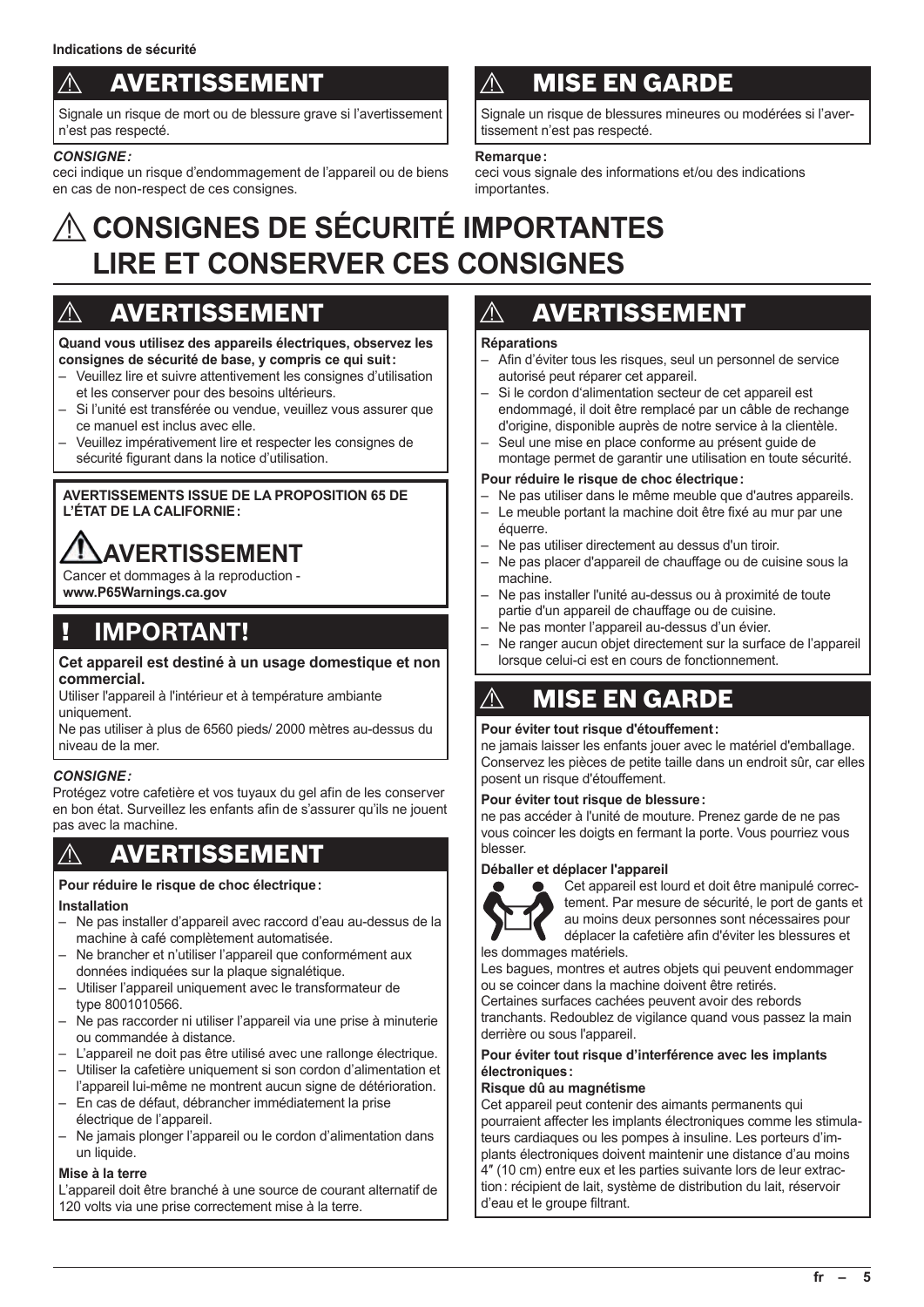### **Contenu de l'emballage**

- **a** Machine à expresso automatique<br>**6** Instructions de montage
- Instructions de montage
- **e** Équerre de montage
- **<sup>O</sup>** Support transformateur
- **e** Entretoises
- **f** 7 vis de fixation (argent)
- $\bullet$  2 vis de fixation (longues/noires)
- **6** 1 douille (noire)
- **1** 2 vis de fixation (courtes/noires)
- <sup>1</sup> 2 douilles (blanches)
- **a** Transformateur

### **Préparer les groupes intégrés**

**Important:** la prise de courant doit être située à l'extérieur du disjoncteur intégré.

Veiller à disposer d'une ventilation suffisante. À cet effet, retirer le panneau arrière ou découper une ouverture au dimensions suivantes: 19**11**⁄**16**″ x 15**<sup>3</sup>** ⁄**4**″ (500 x 400 mm). Un espace d'au-moins 1**3** ⁄**8**″ (35 mm) est nécessaire entre le mur et la base de l'unité ou du panneau arrière de l'unité située au-dessus. Les orifices de ventilation et les prises d'air ne doivent pas être obstruées. Tenir compte également des instructions de montage de l'appareil situé en dessous ou au-dessus. Si la machine est installée au-dessus d'un chauffe-plats, la hauteur de l'espace entre les deux machines doit être de 23**<sup>1</sup>** ⁄**4**″ (590 mm). Si la machine est installée directement sous un panneau décoratif, s'assurer qu'il existe un espace de ventilation d'au-moins 31 square inches (200 cm**<sup>2</sup>** ). La hauteur de montage idéale de la machine à café est de 37**<sup>7</sup>** ⁄**16**″ (950 mm), entre le sol et le bord inférieur de la machine.

Protégez votre machine à café du gel afin de le conserver en bon état.

## $\wedge$  MISE EN GARDE

L'installation doit toujours être réalisée par 2 personnes.

### **Préparation avant l'installation**

- **1** Après avoir les avoir déballées, vérifier toutes les pièces pour détecter d'éventuels dégâts dus au transport. Ne pas mettre en service un appareil présentant des dommages.
- **2** Tenir compte des cotes de montage en fonction du modèle et des conditions de montage.

**Important:** il est possible de choisir entre deux angles d'ouverture de la porte. En fonction de l'angle d'ouverture souhaité, la distance de montage envers le mur doit être respectée avant l'installation.

- Angle d'ouverture d'env.110° (état à la livraison) = distance de montage envers le mur d'au moins 13**<sup>3</sup>** ⁄**4**″ (350 mm).
- Angle d'ouverture d'env.155° (état à la livraison) = distance de montage envers le mur d'au moins 25**<sup>9</sup>** ⁄**16**″ (650 mm).

Pour un angle d'ouverture de 155°, retirer les deux butées en haut et en bas de la charnière.

- **3** Détacher le gabarit de montage du dos des instructions de montage. Positionner le gabarit de montage contre le bord avant de l'armoire et visser l'équerre de montage  $\bullet$  comme indiqué avec les 2 vis de fixation  $\bullet$ . L'équerre de montage doit doit être positionée à la base de l'unité et du mur de sorte qu'il n'y ait aucun espace entre les deux.
- 4 Visser le support du transformateur @ tel qu'illustré avec 2 vis  $\bullet$  au milieu.
- **5** Installer le transformateur sur le support. Les connexions des deux lignes doivent pointer vers la gauche.

**Remarque:** faites attention à ne pas bloquer les lignes au moment de positionner le transformateur  $\bullet$  et de le pousser dans la machine. Le transformateur <sup>o</sup> ne doit pas toucher la machine et le panneau arrière de l'armoire.

- **6** Commuter l'interrupteur principal **U** sur  $\lceil O \rceil$ .
- **7** Positionner la ligne avant dans l'appareil (s'encliquette). À cet effet, poser légèrement l'appareil sur l'armoire pour le brancher. Brancher le cordon d'alimentation dans la prise.Brancher le transformateur dans une prise dédiée dans une armoire accessible à côté de la machine à café (selon la situation de montage). Ne pas brancher dans une prise derrière l'appareil.
- **8** Insérer l'appareil jusqu'en butée dans l'armoire. Vérifier que l'appareil est bien centré. Si nécessaire, ajuster la position de l'appareil. Pour ce faire, ressortir légèrement l'appareil, détacher les entretoises  $\bullet$  correspondantes et les mettre en place sur le côté gauche (en haut et en bas). Insérer l'appareil jusqu'en butée dans l'armoire.
- **9** Saisir la porte de l'appareil du côté droit à côté de la buse d'écoulement et ouvrir. Retirer la cuvette d'égouttage **Y**. Tirer le couvercle **X** en bas à gauche vers l'avant et le retirer. Reirer le tiroir à accessoires **Z** et le déposer.
- 10 Visser d'abord l'appareil avec les 2 vis de fixation  $\bigcirc$  et  $\bigcirc$  ainsi que les 2 douilles  $\bigcirc$  comme indiqué dans l'illustration. Serrer ensuite par vissage à l'aide d'une vis de fixation  $\bullet$  et d'une douille  $\bullet$  en haut à droite de l'armoire.
- **11 Uniquement pour les spécialistes** Dans de rares cas, la porte de la machine encastrable peut coincer à cause d'une déformation dans le meuble encastré. La porte peut être ajustée. Pour ce faire, régler les charnières en haut et en bas:
	- **I.** Régler la profondeur de la porte en tournant les vis **V**.
	- **II.** Retirer l'amortissement des charnières en haut et en bas des charnières. Régler l'inclinaison et la position horizontale de la porte en tournant les vis **W**.
- **III.** Remettre l'amortissement des charnières en place.
- **12** Mettre le cache **X** en place et le fixer avec les deux vis de fixation noires  $\bigcirc$ .
- **13** Remettre en place la cuvette d'égouttage **Y** et le tiroir accessoire **Z** et fermer la porte de l'appareil.

#### **Retrait**

- Retirer toutes les vis.
- Retirer légèrement la machine.
- Débrancher le cordon d'alimentation de la la prise.
- Débrancher l'appareil du transformateur.
- Retirer complètement l'appareil.

## **Données techniques**

Raccordement électrique avec un trans-120 V AC – 60 Hz formateur de type 8001010566 (tension

| - fréquence)                                      |                                                              |
|---------------------------------------------------|--------------------------------------------------------------|
| Puissance raccordée                               | 1600 W                                                       |
| Pression statique maximale                        | 19 bar                                                       |
| de la pompe                                       |                                                              |
| Contenance maximale du                            | 81.15 oz (2.4 l)                                             |
| réservoir d'eau (sans filtre)                     |                                                              |
| Contenance maximale du                            | 1 lb $(500 g)$                                               |
| réservoir pour café en grains                     |                                                              |
| Longueur du cordon d'alimentation                 | 39''(1 m)                                                    |
| (Prise d'alimentation - transformateur)           |                                                              |
| Dimensions (appareil sans                         | 17 $\frac{7}{8}$ " x 23 $\frac{3}{8}$ " x 14 $\frac{3}{4}$ " |
| transformateur) H x L x P                         | (455 x 596 x 375 mm)                                         |
| Poids, à vide                                     | 42-44 lb (19-20 kg)                                          |
| (appareil sans transformateur)                    |                                                              |
| <b>Dimensions</b>                                 | $8\frac{1}{4}$ " x 6 $\frac{3}{4}$ " x 6 $\frac{3}{4}$ "     |
| (uniquement transformateur) $H \times L \times P$ | (210 x 172 x 198 mm)                                         |
| Poids (uniquement transformateur)                 | 27.55 lb (12.5 kg)                                           |
| Type de moulin                                    | Céramique                                                    |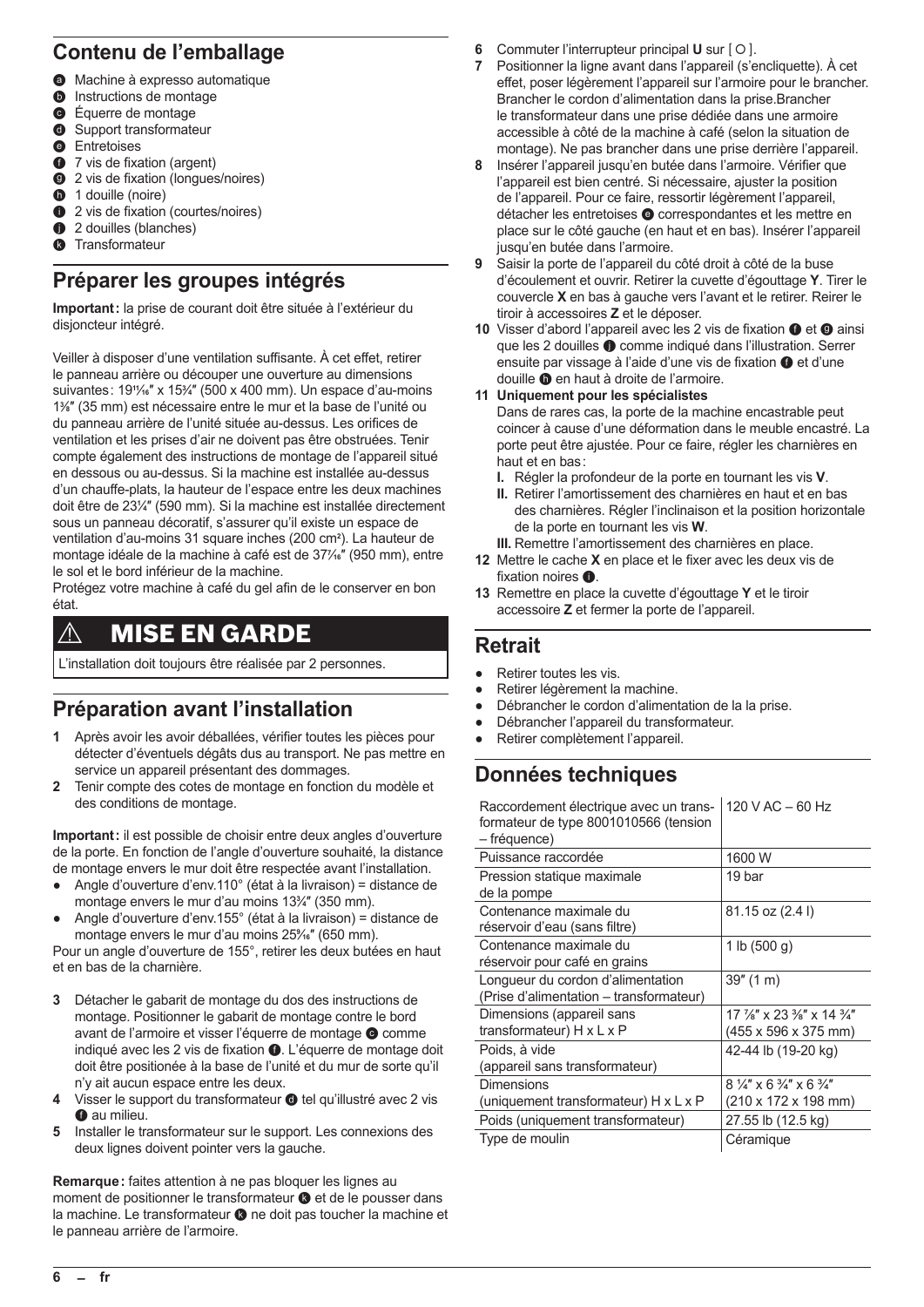## **ADVERTENCIA**

Esto indica que pueden producirse heridas graves o incluso la muerte si no se cumple con esta advertencia.

#### *ATENCIÓN:*

Esto indica que pueden producirse daños en el aparato o en los bienes si no se cumple con este aviso.

## **PRECAUCIÓN:**

Esto indica que pueden producirse heridas leves o moderadas si no se cumple con esta advertencia.

#### **Nota:**

Esto alerta sobre información y/o sugerencias importantes.

## A**PRECAUCIONES IMPORTANTES DE SEGURIDAD LEA Y CONSERVE ESTAS INSTRUCCIONES**

## **ADVERTENCIA**

**Al utilizar aparatos eléctricos, deben seguirse siempre precauciones de seguridad básicas, entre las que se encuentran las siguientes:**

- Por favor lea y siga las instrucciones de operación cuidadosamente y consérvelas para su consulta posterior.
- Si la unidad es transferida, por favor asegúrese de que se incluya este manual.
- Es imprescindible leer y tener en cuenta los consejos y advertencias de seguridad de las instrucciones de uso.

#### **ADVERTENCIAS EN VIRTUD DE LA PROPOSICIÓN 65 DEL ESTADO DE CALIFORNIA:**

## **ADVERTENCIA**

Cáncer y daño reproductivo - **www.P65Warnings.ca.gov**

## ! **¡IMPORTANTE!**

#### **Este aparato está diseñado para uso doméstico, y no para uso comercial.**

Utilice únicamente en interiores y a temperatura ambiente. No use a más de 6560 pies/2000 metros de altura sobre el nivel del mar.

#### *ATENCIÓN:*

Proteja su cafetera y mangueras contra la congelación o se dañarán. Supervise a los niños para asegurarse que no jueguen con el aparato.

## $\wedge$  advertencia

#### **Para reducir el riesgo de incendio y descarga eléctrica: Instalación**

- No instale ningún aparato con conexión fija a toma de agua sobre la cafetera automática.
- Conecte y opere el aparato sólo de acuerdo con las especificaciones descritas en la placa de características.
- Utilice únicamente con un transformador que esté identificado como Tipo 8001010566.
- No conecte el aparato ni lo haga funcionar mediante un interruptor temporizador o un tomacorriente con control remoto.
- La unidad no debe ser operada con un cable de extensión. – Opere la cafetera únicamente cuando el cable de alimenta-
- ción y el electrodoméstico no muestren señales de daño. – En caso de surgir algún problema, desenchufar inmediatamente y desconectar de la fuente de alimentación.
- No sumergir nunca el aparato o el cable de energía eléctrica en agua u otros líquidos.
- Al conectar o al trabajar en la tubería de agua, desconectar el aparato de la red eléctrica.
- Se deben tener en cuenta las disposiciones legales de cada país, así como las disposiciones del proveedor de energía local y de la empresa de suministro de agua.
- La conexión eléctrica deberá realizarse hasta después de efectuar la conexión de agua.

## **A** ADVERTENCIA

#### **Conexión a tierra**

El aparato debe ser conectado únicamente a una alimentación eléctrica con corriente alterna de 120 voltios a través de un tomacorriente instalado correctamente con tierra física.

#### **Reparaciones**

- Las reparaciones en el aparato deben ser realizadas sólo por personal de servicio autorizado para evitar posibles peligros.
- Si el cable de alimentación de este aparato resulta dañado, éste debe sustituirse por un cable de alimentación original, que puede adquirirse en su servicio de asistencia técnica.
- Sólo una instalación correcta desde el punto de vista técnico que siga estas instrucciones de montaje garantizará un uso seguro del aparato.

#### **Para reducir el riesgo de incendio y descarga eléctrica:**

- No use en el mismo armario con otros aparatos.
- Sujete a la pared los muebles sueltos usando un soporte de fijación estándar.
- No la utilice directamente sobre una cajonera.
- No coloque ningun aparato de calentamiento o cocción debajo de la cafetera.
- No instale la unidad por encima ni cerca de ninguna porción de un aparato de calentamiento o cocción.
- No instale encima del fregadero.
- No coloque nada directamente encima de la superficie del aparato cuando esté en funcionamiento.

## PRECAUCIÓN

#### **Para evitar riesgo de sofocación:**

Nunca deje que los niños jueguen con el material de empaque. Almacene las partes pequeñas en un lugar seguro, ya que éstas pueden causar asfixia.

#### **Para evitar el riesgo de lesiones:**

No meta las manos dentro de la unidad de molido. Tenga cuidado de no machucar sus dedos cuando cierre la puerta. Esto puede ocasionar lesiones.

#### **Desempacando y trasladando la cafetera**



La unidad es pesada y debe ser manejada tomando en cuenta esto. Debe utilizarse el equipo de seguridad adecuado como guantes y la fuerza de al menos dos personas para mover la cafetera para evitar lesiones y daños a la unidad o al piso.

Deben ser retirados los anillos, relojes de pulsera, o cualquier otro artículo suelto que pueda dañar la unidad o que pueda quedar atorado en la unidad.

Las superficies ocultas pueden tener bordes afilados. Tenga precaución cuando meta las manos detrás o debajo del aparato.

#### **Para evitar el riesgo de influencia en implantes electrónicos: Peligro debido a magnetismo**

El aparato contiene imanes permanentes que pueden afectar a los implantes electrónicos, tales como marcapasos o bombas de insulina. Las personas portadoras de implantes electrónicos deberán mantener una distancia mínima de seguridad de 4″ (10 cm) con respecto al aparato y a los siguientes componentes después de retirarlos: el recipiente de leche, el sistema de leche, el depósito de agua y la unidad de preparación.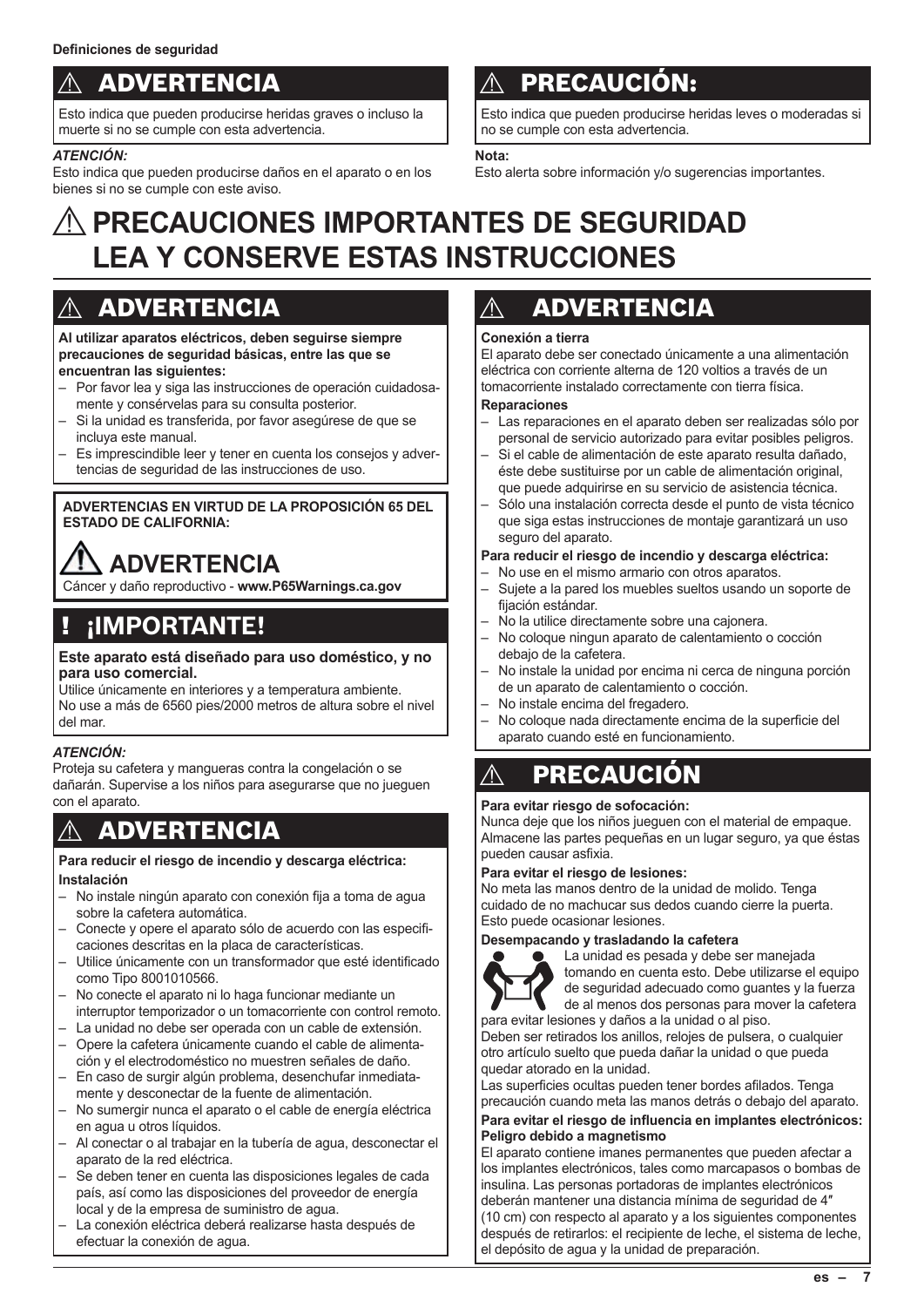### **Lista de partes incluidas**

- **a** Cafetera automática
- **b** Instrucciones de montaje
- **e** Ángulo de montaje
- **d** Soporte del transformador
- **e** Distanciador
- **6** 7 tornillos de fijación (plata)
- g 2 tornillos de fijación (largos/negros)
- **1** manguito (negro)
- $\bullet$  2 tornillos de fijación (cortos/negros)
- <sup>1</sup> 2 manguitos (blancos)
- **a** Transformador

### **Preparaciones para unidades empotradas**

**Importante:** El toma de corriente debe ubicarse fuera de la zona del recorte para la unidad empotrada.

Asegure que exista una ventilación suficiente. Para lograr esto, retire el panel posterior o corte una abertura de 19**11**⁄**16**″ x 15**<sup>3</sup>** ⁄**4**″ (500 x 400 mm). Debe haber un claro de al menos 1**<sup>3</sup>** ⁄**8**″ (35 mm) entre la pared y la base de la unidad o el panel posterior de la unidad situado arriba. Las rejillas de ventilación y las aberturas de aspiración no deben quedar cubiertas. Para ello, siga también las instrucciones de instalación de la máquina que se encuentre encima o debajo. Si instala el aparato por encima de un cajón calienta platos, la altura del nicho debe ser de 23**<sup>1</sup>** ⁄**4**″ (590 mm). Si el aparato está instalado directamente bajo un panel decorativo, asegúrese de que haya una ranura de ventilación de al menos 31 pulg² (200 cm**<sup>2</sup>** ). La altura de la instalación ideal para la cafetera automática, medida desde el piso al borde inferior del aparato es de 37**<sup>7</sup>** ⁄**16**″ (950 mm).

Proteja su cafetera contra la congelación o se dañará.

## PRECAUCIÓN:

La instalación siempre debe ser realizada por 2 personas.

### **Preparación para la instalación**

Desempaque todos los componentes y verifique si presentan daños o desperfectos. Los aparatos que presenten daños o desperfectos no deberán ponerse en funcionamiento.

**1** Tenga en cuenta las dimensiones de montaje para cada tipo de montaje.

**Importante:** Para la puerta se pueden seleccionar dos ángulos de apertura. Dependiendo del ángulo de apertura deseado, antes del montaje deberá tenerse en cuenta la separación del montaje hasta la pared.

- Ángulo de apertura aprox. 110° = distancia de montaje hasta la pared de al menos 13**<sup>3</sup>** ⁄**4**″ (350 mm).
- Ángulo de apertura aprox.  $155^\circ$  = distancia de montaje hasta la pared de al menos 25**<sup>9</sup>** ⁄**16**″ (650 mm).

Para un ángulo de apertura de 155°, retire los dos topes superior e inferior de la bisagra.

- **2** Retire la plantilla de instalación en la parte posterior de las instrucciones de instalación. Coloque la plantilla de instalación en el borde frontal de la unidad y atornille en la placa de fijación de ensamble  $\bullet$  como se muestra, usando dos tornillos de fijación  $\bigcirc$ . La placa de fijación de ensamble debe ser colocada en la base de la unidad y la pared, de manera que no haya ninguna separación.
- **3** Atornillar soporte del transformador @ como se muestra con 2 tornillos  $\bigcirc$  en el centro.
- **4** Insertar el transformador en el soporte. Las conexiones de ambos cables deben apuntar hacia la izquierda.

Nota: Cuando coloque el transformador <sup>1</sup> y empuje el aparato, no deje atrapados los cables.

No está permitido que el transformador @ toque el aparato ni la pared posterior de la alacena.

- **5** Coloque el interruptor principal **U** hacia  $\lceil O \rceil$  en el aparato.
- **6** Inserte con cuidado el cable frontal en el aparato (queda en su lugar al sonar un chasquido). Para lograrlo, coloque el aparato para que se enchufe justo sobre el borde de la unidad. Enchufe el cable de alimentación en el tomacorriente. Enchufe el transformador a su receptáculo correspondiente en un armario al que pueda acceder situado junto a la máquina de café (según la situación integrada). No lo enchufe a receptáculos que estén colocados detrás del aparato.
- **7** Empuje el aparato hacia el interior del gabinete hasta que suene un chasquido. Compruebe que el aparato esté centrado. Si es necesario, alinee el aparato. Para ello, saque un poco el aparato, desprenda los distanciadores  $\bullet$  y colóquelos en el lado izquierdo (arriba y abajo). Empuje el aparato hacia el interior del gabinete hasta que suene un chasquido.
- **8** Tome la puerta del aparato por la parte derecha junto a la salida y ábrala. Retire la bandeja de goteo **Y**. Jale la cubierta **X** desde la parte inferior izquierda hacia la parte delantera derecha y retírela. Extraiga el cajón de accesorios **Z** y déjelo a un lado.
- Atornille el aparato primero con 2 tornillos de fijación  $\bigcirc$  e y 2 tornillos  $\bullet$  así como 2 manguitos  $\bullet$  como se muestra en la ilustración. A continuación, atornille con 1 tornillo de fijación  $\bigcirc$ y el manguito  $\bullet$  arriba a la derecha de la unidad.
- **10 Sólo para el técnico**

En raras ocasiones, debido a una deformación en el mueble empotrado, la puerta del aparato podría atrancarse. La puerta se puede ajustar. Para ello, ajuste las bisagras por arriba y por abajo.

- **I.** Ajuste la profundidad de la puerta girando los tornillos **V**.
- **II.** Retire los amortiguadores superior e inferior de la bisagra. Ajuste la inclinación y la posición horizontal de la puerta girando los tornillos **W**.
- **III.** Vuelva a colocar los amortiguadores de las bisagras. **11** Coloque la cubierta **X** y fije con ambos tornillos negros de
- sujeción  $\bullet$ . **12** Vuelva a colocar la bandeja de goteo **Y** y el cajón de accesorios **Z** y cierre la puerta del aparato.

## **Retirando el aparato**

- Desatornille todos los tornillos
- Jale el aparato ligeramente hacia afuera.
- Retire el cable de alimentación del tomacorriente.
- Desconecte el aparato del transformador.
- Retire totalmente el aparato.

### **Especificaciones técnicas**

| Conexión eléctrica con tipo de<br>transformador: 8001010566<br>(tensión – frecuencia) | 120 V AC $-$ 60 Hz                                                                   |
|---------------------------------------------------------------------------------------|--------------------------------------------------------------------------------------|
| Potencia de conexión                                                                  | 1600 W                                                                               |
| Presión máxima de la bomba, estática                                                  | 19 bar                                                                               |
| Capacidad máxima del<br>depósito de agua (sin filtro)                                 | 81.15 oz (2.4 l)                                                                     |
| Capacidad máxima del<br>recipiente de granos de café                                  | 1 lb $(500 g)$                                                                       |
| Longitud del cable de alimentación<br>(Enchufe de electricidad – Transformador)       | 39''(1 m)                                                                            |
| Dimensiones (Electrodoméstico sin trans-<br>formador) alto x ancho x fondo            | 17 $\frac{7}{8}$ " x 23 $\frac{3}{8}$ " x 14 $\frac{3}{4}$ "<br>(455 x 596 x 375 mm) |
| Peso, vacía                                                                           | 42-44 lb (19-20 kg)                                                                  |
| (Electrodoméstico sin transformador)                                                  |                                                                                      |
| Dimensiones (sólo el transformador)                                                   | $8\frac{1}{4}$ " x 6 $\frac{3}{4}$ " x 6 $\frac{3}{4}$ "                             |
| alto x ancho x fondo                                                                  | (210 x 172 x 198 mm)                                                                 |
| Peso (sólo el transformador)                                                          | 27.55 lb (12.5 kg)                                                                   |
| Tipo de molinillo                                                                     | Cerámica                                                                             |